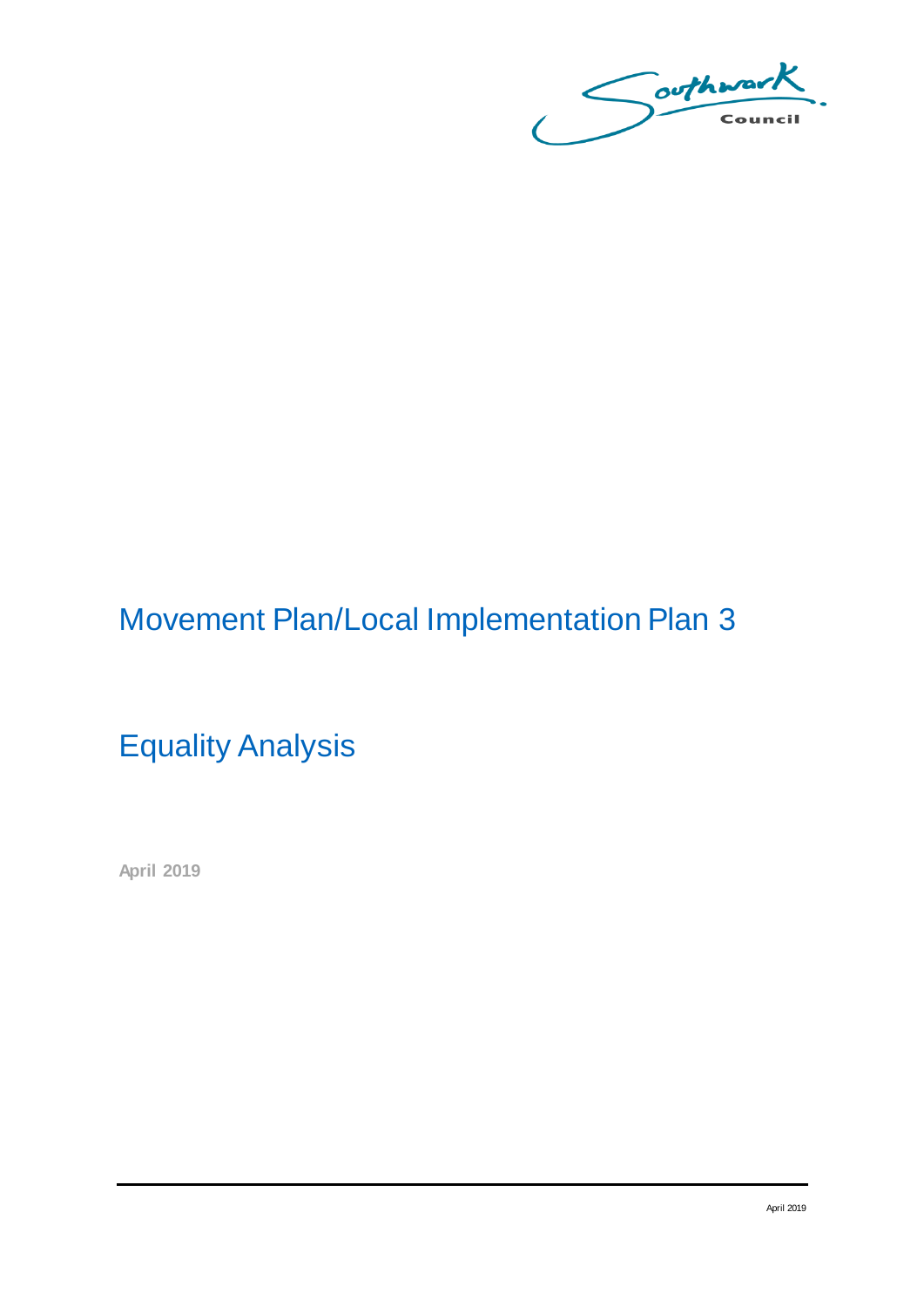|                                      | <b>Equality analysis author</b> | Naima Ihsan            |                                |                 |             |               |
|--------------------------------------|---------------------------------|------------------------|--------------------------------|-----------------|-------------|---------------|
|                                      | <b>Strategic Director:</b>      | Kevin Fenton           |                                |                 |             |               |
|                                      | <b>Department</b>               | Place and<br>Wellbeing |                                | <b>Division</b> |             | Planning      |
| <b>Period analysis</b><br>undertaken |                                 | September 2018         |                                |                 |             |               |
| Date of review (if<br>applicable)    |                                 | April 2019             |                                |                 |             |               |
| Sign<br>-off                         | <b>Sally Crew</b>               | <b>Position</b>        | Transport<br>Policy<br>Manager |                 | <b>Date</b> | 10 April 2019 |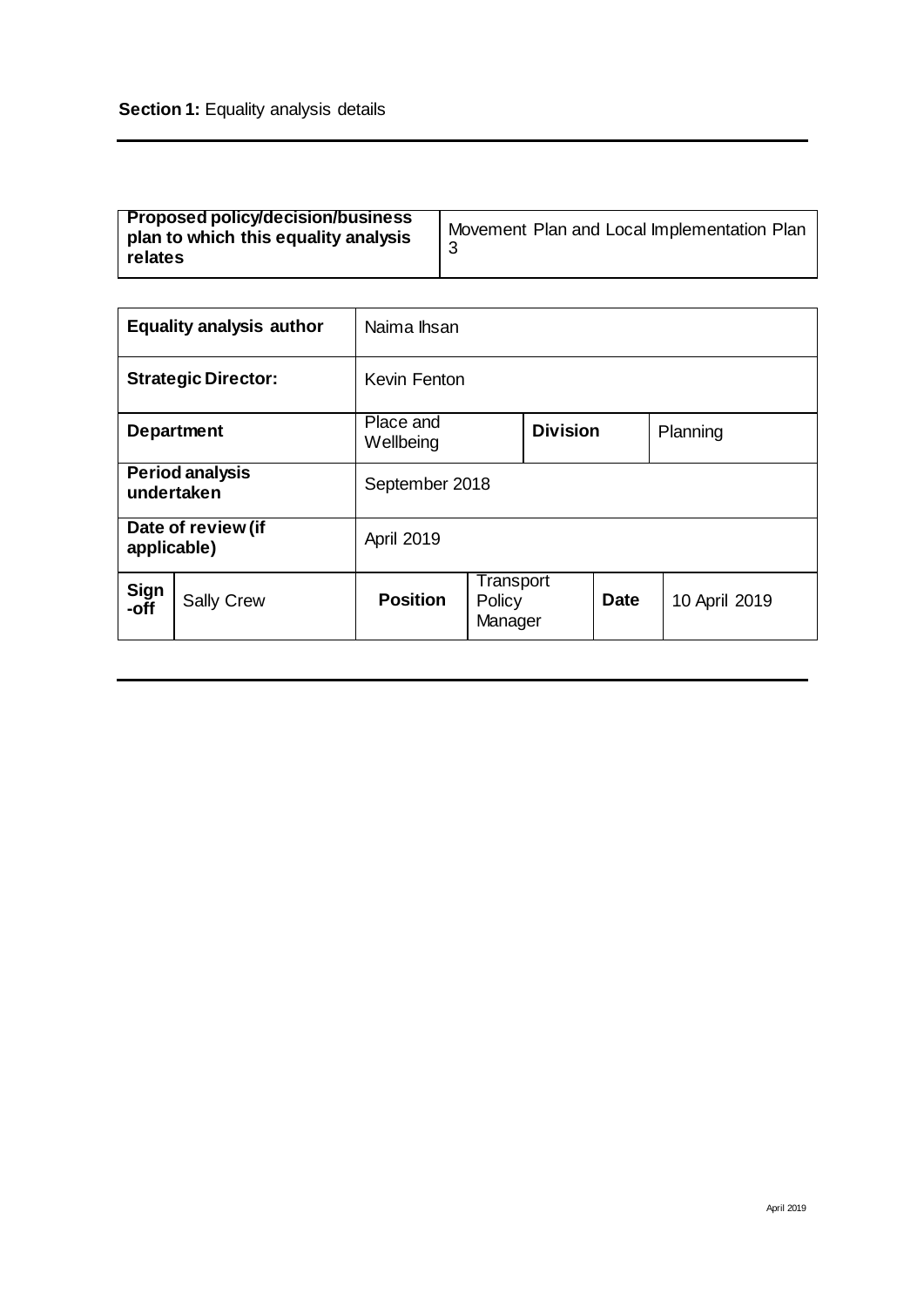#### **1.1 Brief description of policy/decision/business plan**

The Mayor of London revised and published his transport strategy in March 2018. In response the borough has prepared the Movement Plan, setting a direction for transport, which is supported by a more technical document the Local Implementation Plan 3 (Lip3) which bridges the requirements of the boroughs response to the Mayors Transport Strategy and our own transport policy. For ease, when talking about the Movement Plan in this document, this also encompasses the boroughs' Lip3.

The Movement Plan takes a human centred approach, placing the people that live, work and visits the borough at the starting point of our journey. The aim of the plan is that everyone in Southwark should benefit from movement, to have a healthier body and healthier mind no matter what your background.

The Movement Plan highlights a number of challenges and areas where we need to work together to understand the issues that people face but also how we can work together to address them. It sets out missions and actions to achieve this over the next 20 years.

Movement Plan missions;

- M1 Our equity framework
- M2 For movement to benefit mental wellbeing
- M3 For movement to benefit physical wellbeing
- M4 Reduce traffic
- M5 Streets as social places
- M6 Support business to prosper
- $-$  M7 All people to have a positive experience on our streets
- M8 Manage change on our streets in a positive way for people
- M9 Utilise information to deliver better services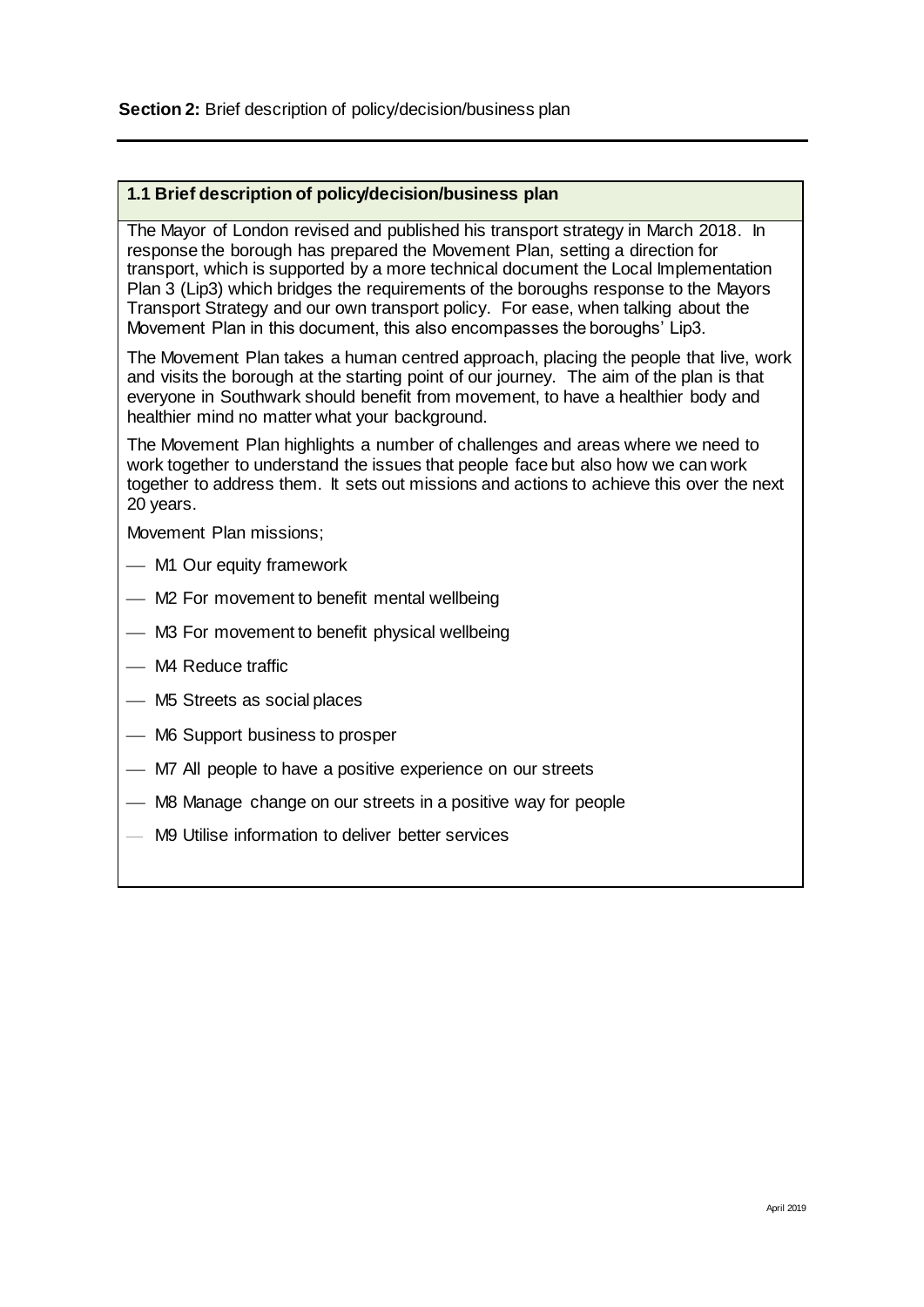| Section 3: Overview of service users and key stakeholders consulted |  |  |  |
|---------------------------------------------------------------------|--|--|--|
|---------------------------------------------------------------------|--|--|--|

| 2. Service users and stakeholders            |                                                                                                                                                                     |  |  |
|----------------------------------------------|---------------------------------------------------------------------------------------------------------------------------------------------------------------------|--|--|
|                                              | The Movement Plan assists in delivering our legal responsibilities<br>for transport, planning, and public health in Southwark. They<br>include:                     |  |  |
|                                              | - Ensuring road networks are managed effectively to minimise<br>congestion and disruption, reduce collisions and improve<br>safety                                  |  |  |
| Key users of the                             | — Improving air quality                                                                                                                                             |  |  |
| department or<br>service                     | - Creating good homes, spaces and workplaces                                                                                                                        |  |  |
|                                              | Promoting health and wellbeing, addressing levels of physical<br>inactivity and obesity                                                                             |  |  |
|                                              | Therefore key users of the plan include departments delivering<br>against the highway authority, environmental protection, public<br>health and planning functions. |  |  |
|                                              |                                                                                                                                                                     |  |  |
|                                              | <b>Public Health</b>                                                                                                                                                |  |  |
|                                              | <b>Community Engagement</b>                                                                                                                                         |  |  |
|                                              | Communities Projects - young people                                                                                                                                 |  |  |
|                                              | Education                                                                                                                                                           |  |  |
|                                              | <b>External Affairs</b>                                                                                                                                             |  |  |
| <b>Key stakeholders</b><br>were/are involved | Culture                                                                                                                                                             |  |  |
| in this                                      | Sports and Physical Activity                                                                                                                                        |  |  |
| policy/decision/bu<br>siness plan            | <b>Planning Policy</b>                                                                                                                                              |  |  |
|                                              | <b>Human Resources</b>                                                                                                                                              |  |  |
|                                              | Corporate Strategy - local economy                                                                                                                                  |  |  |
|                                              | Highways (including network management, road safety)                                                                                                                |  |  |
|                                              | <b>Environmental Protection</b>                                                                                                                                     |  |  |
|                                              | <b>Transport Policy</b>                                                                                                                                             |  |  |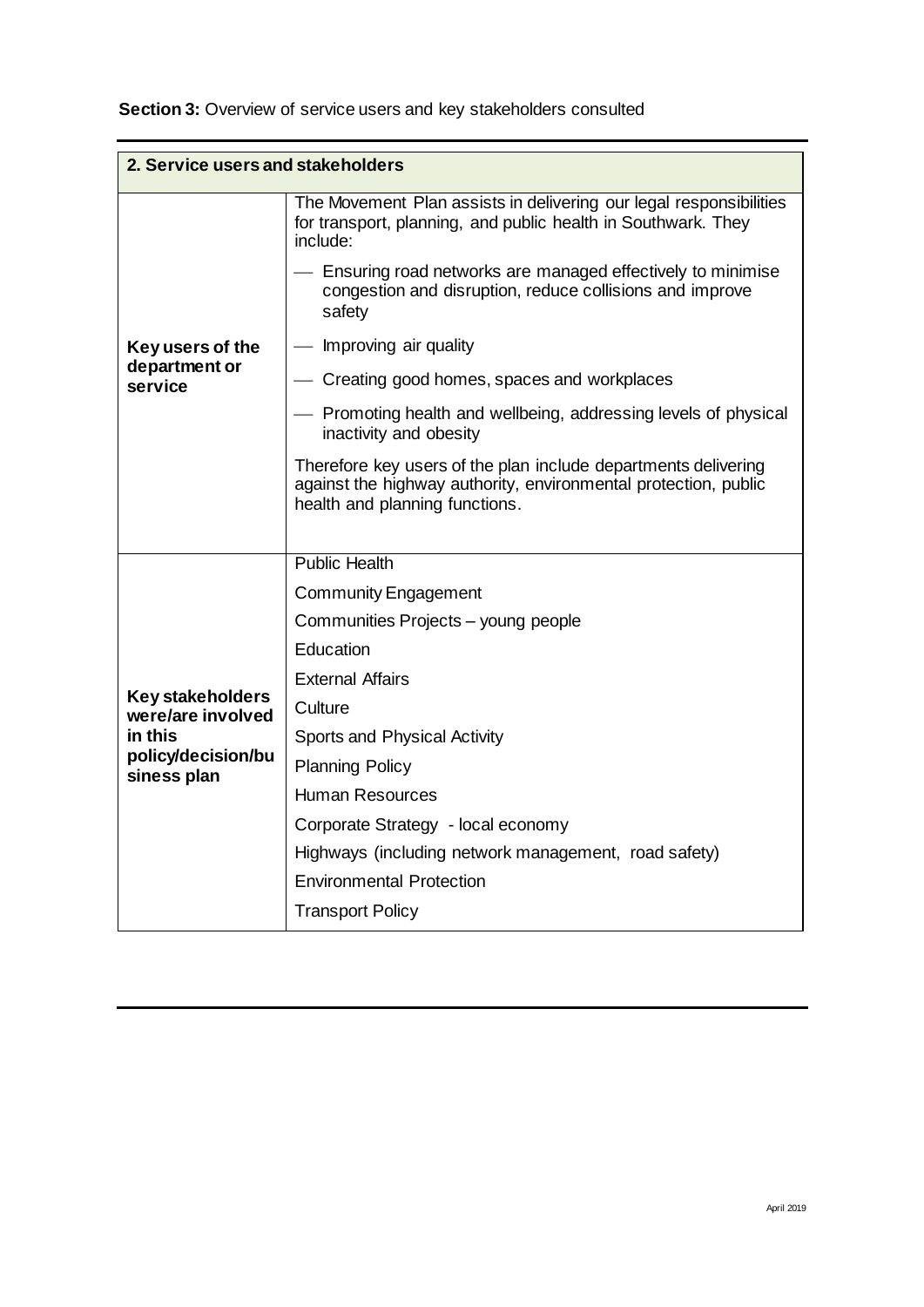This section considers the potential impacts (positive and negative) on groups with 'protected characteristics', the equality information on which this analysis is based and any mitigating actions to be taken.

The first column on the left is for societal and economic issues (discrimination, higher poverty levels) and the second column on the right for health issues, physical and mental. As the two aspects are heavily interrelated it may not be practical to fill out both columns on all protected characteristics. The aim is, however, to ensure that health is given special consideration, as it is the council's declared intention to reduce health inequalities in the borough. The Public Health Team can assist with research and data.

| year olds) or range or ages (e.g. 18 - 30 year olds).                                                                                                                                                                                                                                                                     |                                                                                                                                                                                                                                   |
|---------------------------------------------------------------------------------------------------------------------------------------------------------------------------------------------------------------------------------------------------------------------------------------------------------------------------|-----------------------------------------------------------------------------------------------------------------------------------------------------------------------------------------------------------------------------------|
| Potential impacts (positive and negative) of<br>proposed policy/decision/business plan                                                                                                                                                                                                                                    | <b>Potential health impacts (positive</b><br>and negative)                                                                                                                                                                        |
| The Movement Plan describes how for an ageing<br>population we need to create streets that are nicer<br>to walk and cycle, are more accessible and<br>healthier.                                                                                                                                                          | M2 - creating positive experiences/<br>children as social enablers/cohesion<br>is important for mental wellbeing.                                                                                                                 |
| M1 - Our equity framework - Children in the 10<br>per cent most deprived wards are four times more<br>likely to be hit by a car than those in the 10 per                                                                                                                                                                  | M3 – focus on teenagers drop in<br>activity (physical health) which<br>potentially impacts on their lives,<br>down the line.                                                                                                      |
| cent least deprived. There are inequalities for<br>pedestrian casualties in other age groups too.                                                                                                                                                                                                                         | $M6$ – places for people to connect<br>(mental wellbeing).                                                                                                                                                                        |
| M3 - For movement to benefit physical<br>wellbeing - Whilst promoting walking and cycling<br>is beneficial to all users. if routes are poorly lit,                                                                                                                                                                        | M7 - collision increase in 20-34 year<br>olds                                                                                                                                                                                     |
| secluded and at risk from conflicts with road<br>vehicles, vulnerable groups such as the elderly                                                                                                                                                                                                                          | M7 - Studies show that the very old<br>and young are negatively affected by<br>poor air quality. It is believed children                                                                                                          |
| could find this intimidating.<br>M4 - Reduce traffic - Car ownership levels tend to<br>be lower with the young so this will be particularly<br>beneficial to them. It should be noted that there are<br>certain groups who may rely on using a car. This<br>might include the elderly and parents with young<br>children. | /young people are disproportionately<br>affected because they are more<br>likely to spend time outside and their<br>lungs are still developing. Whereas<br>elderly citizens are at a higher risk of<br>heart and lung conditions. |
|                                                                                                                                                                                                                                                                                                                           | M9-The elderly are more vulnerable<br>to falls and we will work with the<br>community and stakeholders to<br>understand how we can capture and<br>respond to trips and falls that occur<br>on our roads.                          |
| <b>Equality information on which above analysis</b><br>is based                                                                                                                                                                                                                                                           | Health data on which above<br>analysis is based                                                                                                                                                                                   |

Age - Where this is referred to, it refers to a person belonging to a particular age (e.g. 32)  $\epsilon$  or  $\epsilon$  or  $\epsilon$  18  $\epsilon$  30  $\epsilon$   $\epsilon$  30  $\epsilon$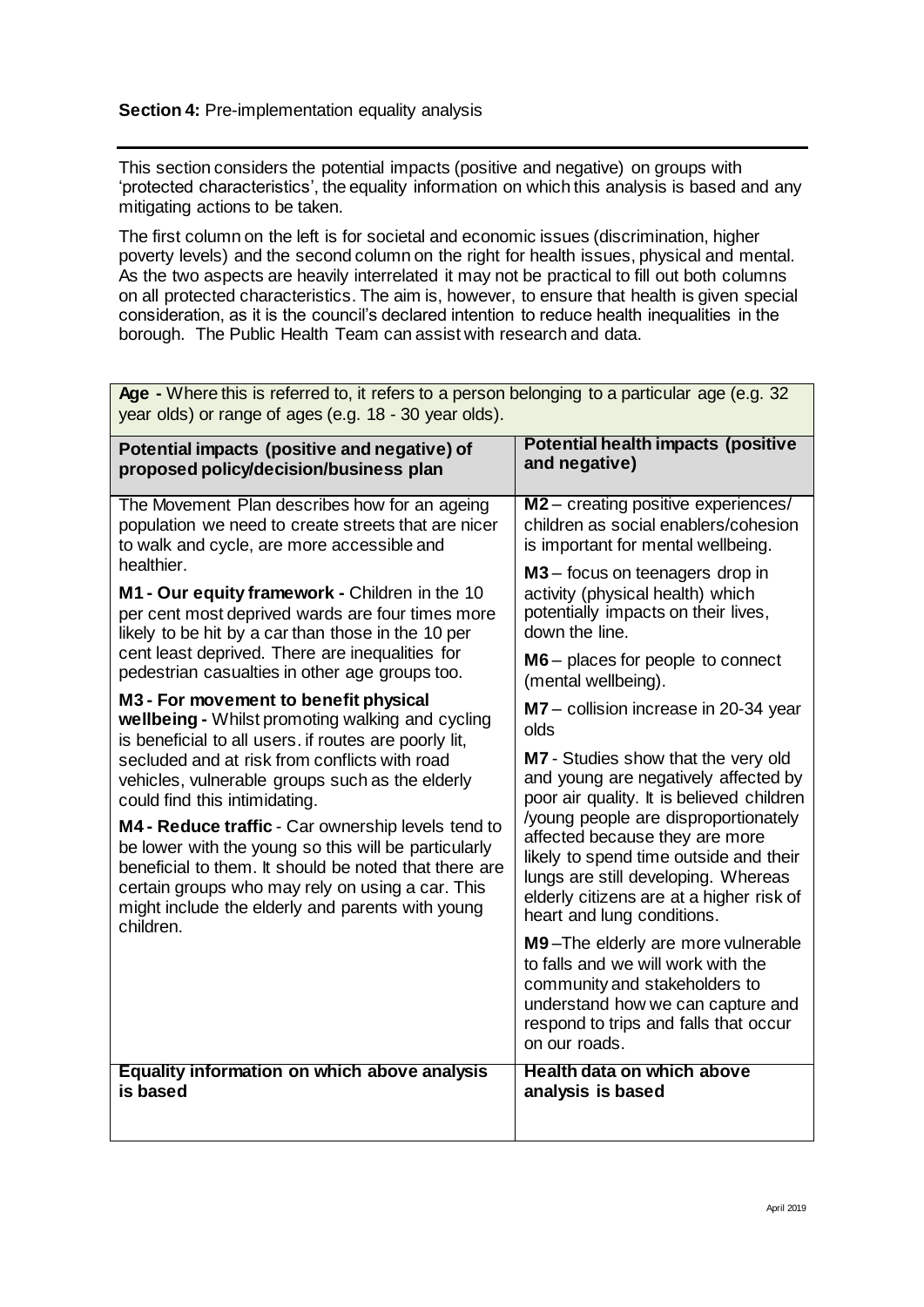| Consideration has been given to specific impacts<br>that might arise as a result of the delivery of the<br>Movement Plan. The Equalities Analysis has also<br>been informed by feedback through an internal<br>consultation event and responses, our evidence<br>base document and our local knowledge and<br>expertise. | Southwark population numbers and<br>structure in 2017 compared to<br>England JSNA Factsheet 2018-19 -<br>Demography |
|--------------------------------------------------------------------------------------------------------------------------------------------------------------------------------------------------------------------------------------------------------------------------------------------------------------------------|---------------------------------------------------------------------------------------------------------------------|
| Mitigating actions to be taken                                                                                                                                                                                                                                                                                           |                                                                                                                     |
| The above analysis highlights that the<br>implementation of the Movement Plan will largely<br>give rise to positive impacts.                                                                                                                                                                                             |                                                                                                                     |
| The Movement Plan contains a monitoring<br>framework, which will be reported annually to<br>identify early any adverse impacts in implementing<br>the plan.                                                                                                                                                              |                                                                                                                     |

| Disability - A person has a disability if s/he has a physical or mental impairment which<br>has a substantial and long-term adverse effect on that person's ability to carry out normal<br>day-to-day activities.                                                                                                                |                                                                                                                                                                                    |
|----------------------------------------------------------------------------------------------------------------------------------------------------------------------------------------------------------------------------------------------------------------------------------------------------------------------------------|------------------------------------------------------------------------------------------------------------------------------------------------------------------------------------|
| Potential impacts (positive and negative) of                                                                                                                                                                                                                                                                                     | Potential health impacts (positive                                                                                                                                                 |
| proposed policy/decision/business plan                                                                                                                                                                                                                                                                                           | and negative)                                                                                                                                                                      |
| M2 - For movement to benefit mental wellbeing                                                                                                                                                                                                                                                                                    | $M1 - \text{access to the PT (bus)}$                                                                                                                                               |
| - Developing routes to walk and cycle away from                                                                                                                                                                                                                                                                                  | network, this being fully accessible                                                                                                                                               |
| busy, noisy roads encourages a positive behaviour                                                                                                                                                                                                                                                                                | enables mobility, etc. A poor quality                                                                                                                                              |
| change which in turn can reduce isolation and                                                                                                                                                                                                                                                                                    | environment impacts most on                                                                                                                                                        |
| improve mental wellbeing.                                                                                                                                                                                                                                                                                                        | vulnerable and disadvantaged                                                                                                                                                       |
| The Movement Plan recognises that 13.5% of our<br>residents have one or more disabilities and we<br>know that many of them want to be more active<br>but for various reasons feel unable to do so. We<br>know that disabled people are twice as likely to be<br>physically inactive (43%) than non-disabled people<br>$(21\%)$ . | groups<br>M <sub>2</sub> - will be achieved through three<br>actions: reducing noise, creating<br>simple and clear streets and<br>creating things to see and do in our<br>streets. |
| 52% of adults and 21% of young people in<br>Southwark have mobility impairment.                                                                                                                                                                                                                                                  |                                                                                                                                                                                    |
| Equality information on which above analysis                                                                                                                                                                                                                                                                                     | <b>Health data on which above</b>                                                                                                                                                  |
| is based                                                                                                                                                                                                                                                                                                                         | analysis is based                                                                                                                                                                  |
| Consideration has been given to specific impacts                                                                                                                                                                                                                                                                                 | JSNA Factsheet 2018-19 -                                                                                                                                                           |
| that might arise as a result of the implementation                                                                                                                                                                                                                                                                               | <b>Protected Characteristics from</b>                                                                                                                                              |
| of the Movement Plan.                                                                                                                                                                                                                                                                                                            | Department for work & Pensions.                                                                                                                                                    |
| The Equalities Analysis has also been informed by                                                                                                                                                                                                                                                                                | Family Resources Survey, 2015-16.                                                                                                                                                  |
| feedback from internal consultation events and                                                                                                                                                                                                                                                                                   | JSNA Factsheet 2018-19 -                                                                                                                                                           |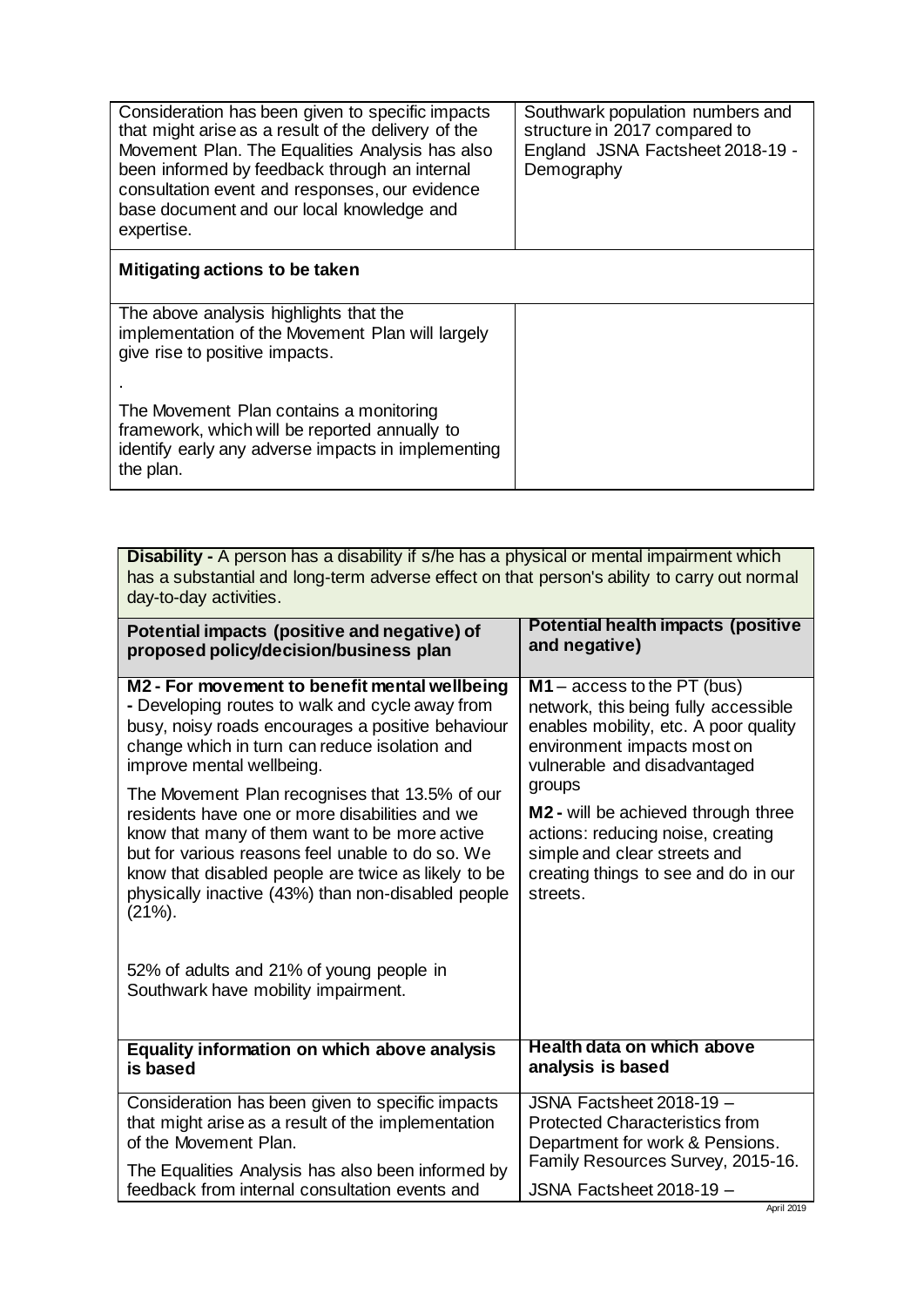| responses, our evidence base document and our<br>local knowledge and expertise.                                                                       | <b>Protected Characteristics from</b><br>Department for Communities &<br>Local Government. Indices of<br>Deprivation 2015.                                                                                                                                            |
|-------------------------------------------------------------------------------------------------------------------------------------------------------|-----------------------------------------------------------------------------------------------------------------------------------------------------------------------------------------------------------------------------------------------------------------------|
|                                                                                                                                                       | Disabled, those living in low-income<br>households, and in London are at<br>higher risk of being injured by a<br>motor vehicle, while older and<br>disabled pedestrians and women<br>are at higher risk of being injured in<br>a fall.                                |
|                                                                                                                                                       | Average Travel Time and Jobs<br>Accessible 2015 Step Free vs Non<br>Step Free Network (%difference).<br>Maps show that there is a high<br>difference on travel time and job<br>accessible step free vs non step<br>free across the borough. TfL City<br>Planner Tool. |
| Mitigating actions to be taken                                                                                                                        |                                                                                                                                                                                                                                                                       |
| The above analysis highlights that the<br>implementation of the actions set out in the<br>Movement Plan will largely give rise to positive<br>impacts |                                                                                                                                                                                                                                                                       |

| <b>Gender reassignment - The process of transitioning from one gender to another.</b>                                                                                                                                                                                                                                                                                          |                                                            |  |  |
|--------------------------------------------------------------------------------------------------------------------------------------------------------------------------------------------------------------------------------------------------------------------------------------------------------------------------------------------------------------------------------|------------------------------------------------------------|--|--|
| Potential impacts (positive and negative) of<br>proposed policy/decision/business plan                                                                                                                                                                                                                                                                                         | Potential health impacts (positive<br>and negative)        |  |  |
| M7 All people to have a positive experience on<br>our streets - Perceptions and feelings of safety<br>guide our decision making around when and<br>where we choose to travel and how we experience<br>it. Higher incidence/fear of crime can lead to<br>different travel patterns (daytime/night-<br>time)Improving sense of safety can free people<br>in their travel choices |                                                            |  |  |
| Equality information on which above analysis<br>is based.                                                                                                                                                                                                                                                                                                                      | Health data on which above<br>analysis is based            |  |  |
| Consideration has been given to specific impacts<br>that might arise as a result of the implementation<br>of the Movement Plan.                                                                                                                                                                                                                                                | Street Crime Count (2014/15)<br>map. TfL City Planner Tool |  |  |
| The Equalities Analysis has been informed by<br>feedback through consultation events and<br>responses, our evidence base document and our                                                                                                                                                                                                                                      |                                                            |  |  |

ľ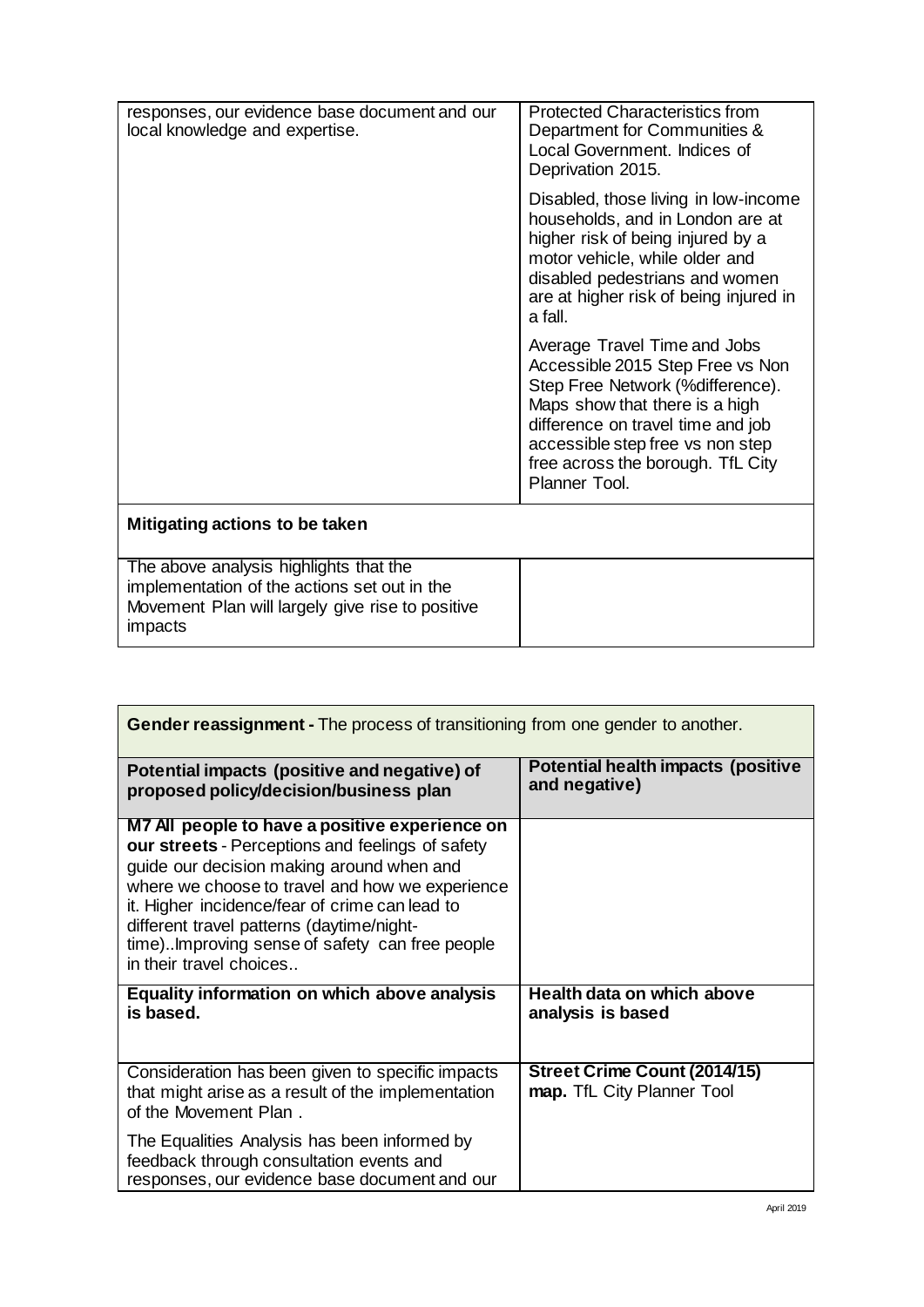| local knowledge and expertise.                                                                                                                          |  |
|---------------------------------------------------------------------------------------------------------------------------------------------------------|--|
| Mitigating actions to be taken                                                                                                                          |  |
| The above analysis highlights that the<br>implementation of the policies set out in the<br>Movement Plan will largely give rise to positive<br>impacts. |  |

**Marriage and civil partnership –** In England and Wales marriage is no longer restricted to a union between a man and a woman but now includes a marriage between a samesex couple. Same-sex couples can also have their relationships legally recognised as 'civil partnerships'. Civil partners must not be treated less favourably than married couples and must be treated the same as married couples on a wide range of legal matters. **(Only to be considered in respect to the need to eliminate discrimination.)** 

| Potential impacts (positive and negative) of<br>proposed policy/decision/business plan                                                                                                                                                                                                                               | Potential health impacts (positive<br>and negative) |
|----------------------------------------------------------------------------------------------------------------------------------------------------------------------------------------------------------------------------------------------------------------------------------------------------------------------|-----------------------------------------------------|
| There is no evidence to suggest that the effects of<br>the Missions are determined by a citizen's<br>marriage and civil partnership status. Furthermore,<br>there is no reason to think there would be a causal<br>connection between the two.                                                                       |                                                     |
| Equality information on which above analysis<br>is based                                                                                                                                                                                                                                                             | Health data on which above<br>analysis is based     |
| Consideration has been given to specific impacts<br>that might arise as a result of the implementation<br>of the Movement Plan . The Equalities Analysis<br>has also been informed by feedback through<br>consultation events and responses, our evidence<br>base document and our local knowledge and<br>expertise. |                                                     |
| Mitigating actions to be taken                                                                                                                                                                                                                                                                                       |                                                     |
| The above analysis highlights that the<br>implementation of the policies set out in the<br>Movement Plan will largely give rise to positive<br>impacts.                                                                                                                                                              |                                                     |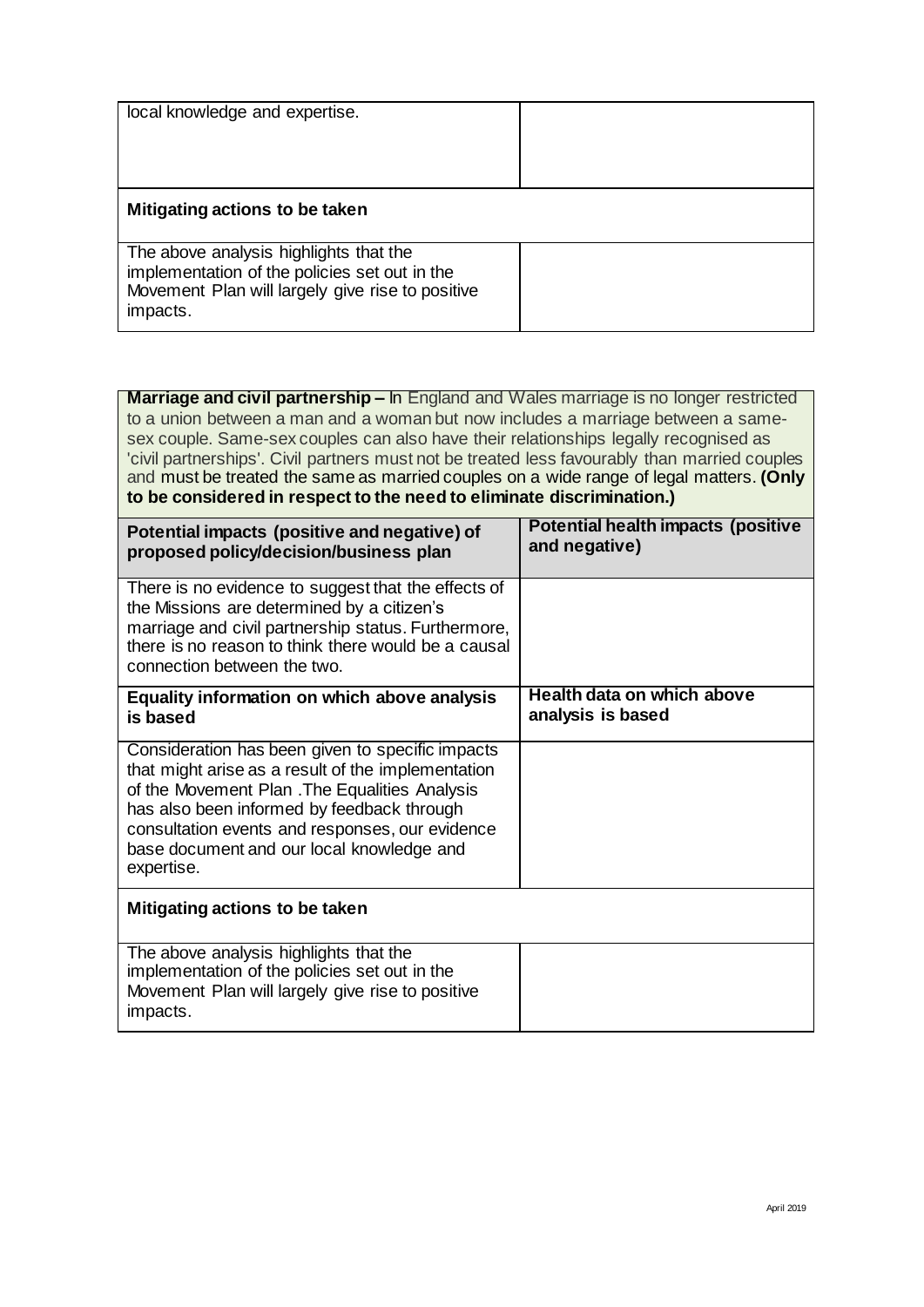**Pregnancy and maternity -** Pregnancy is the condition of being pregnant or expecting a baby. Maternity refers to the period after the birth, and is linked to maternity leave in the employment context. In the non-work context, protection against maternity discrimination is for 26 weeks after giving birth, and this includes treating a woman unfavourably because she is breastfeeding.

| Potential impacts (positive and negative) of<br>proposed policy/decision/business plan                                                                                                                                                                                                                               | <b>Potential health impacts (positive</b><br>and negative) |
|----------------------------------------------------------------------------------------------------------------------------------------------------------------------------------------------------------------------------------------------------------------------------------------------------------------------|------------------------------------------------------------|
| M7 All people to have a positive experience on<br>our streets                                                                                                                                                                                                                                                        |                                                            |
| There are certain groups who may rely on using a<br>car. This might include pregnant women and those<br>with young children. This may have implications<br>for safety of more vulnerable users such as<br>pregnant women and those with young children.                                                              |                                                            |
| Promoting walking and cycling is beneficial to all<br>users, however if routes are poorly lit, secluded<br>and at risk from conflicts with roads vehicles. This<br>could particularly apply to vulnerable groups<br>including pregnant women.                                                                        |                                                            |
| Equality information on which above analysis                                                                                                                                                                                                                                                                         | Health data on which above                                 |
| is based                                                                                                                                                                                                                                                                                                             | analysis is based                                          |
| Consideration has been given to specific impacts<br>that might arise as a result of the implementation<br>of the Movement Plan . The Equalities Analysis<br>has also been informed by feedback through<br>consultation events and responses, our evidence<br>base document and our local knowledge and<br>expertise. |                                                            |
| Mitigating actions to be taken<br>The above analysis highlights that the                                                                                                                                                                                                                                             |                                                            |

**Race -** Refers to the protected characteristic of Race. It refers to a group of people defined by their race, colour, and nationality (including citizenship) ethnic or national origins. N.B. Gypsy, Roma and Traveller are recognised racial groups and their needs should be considered alongside all others.

| Potential impacts (positive and negative) of                                                                                                               | Potential health impacts (positive |
|------------------------------------------------------------------------------------------------------------------------------------------------------------|------------------------------------|
| proposed policy/decision/business plan                                                                                                                     | and negative)                      |
| Promoting walking and cycling is beneficial to all<br>users, however if routes are poorly lit, secluded<br>and at risk from conflicts with roads vehicles. |                                    |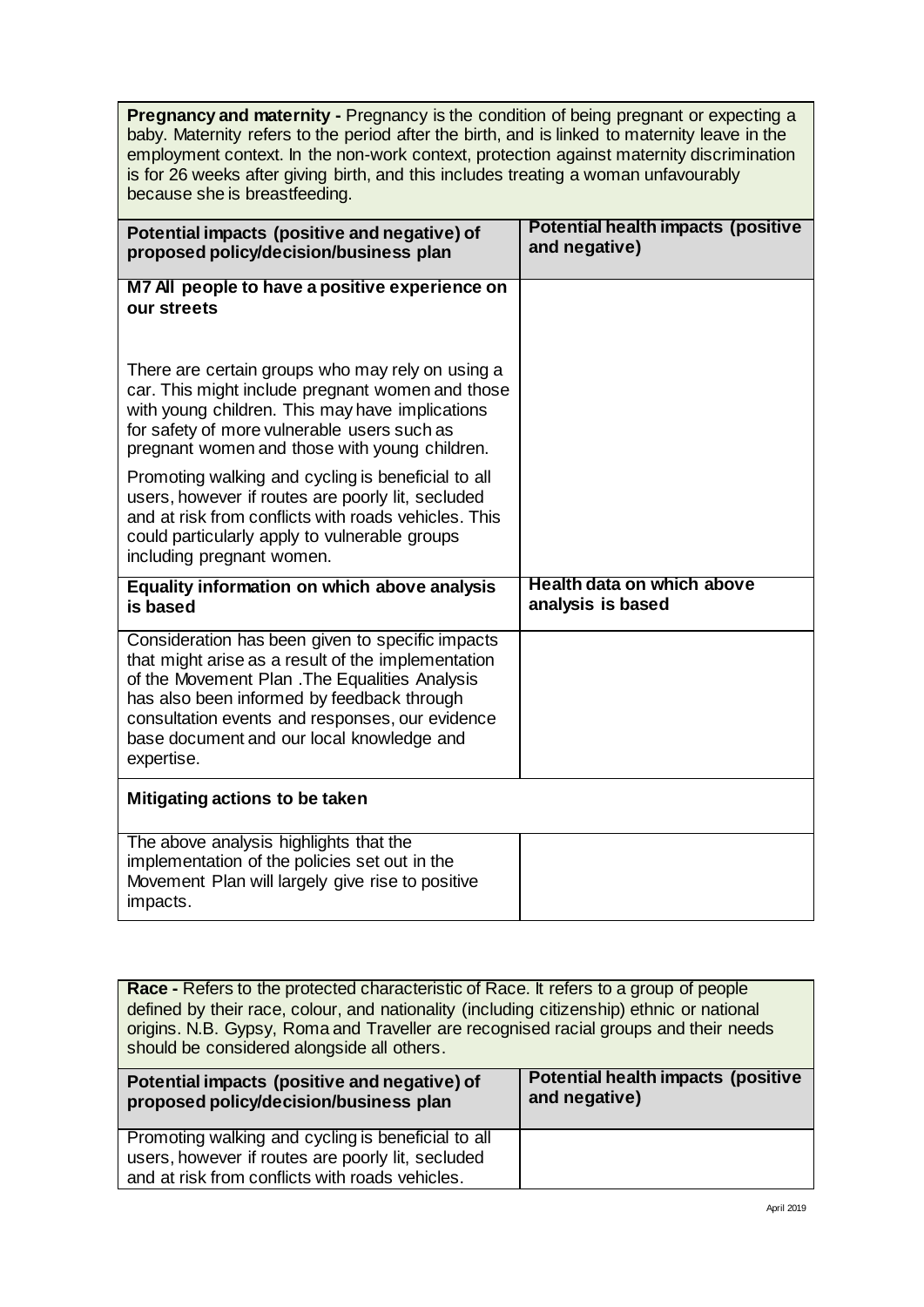| Particular race groups could be affected.                                                                                                                                                                                                                                                                              |                                                 |  |  |
|------------------------------------------------------------------------------------------------------------------------------------------------------------------------------------------------------------------------------------------------------------------------------------------------------------------------|-------------------------------------------------|--|--|
| Equality information on which above analysis<br>is based                                                                                                                                                                                                                                                               | Health data on which above<br>analysis is based |  |  |
| Consideration has been given to specific impacts<br>that might arise as a result of the implementation<br>of the Movement Plan . The Equalities Analysis<br>has also been informed by feedback through<br>consultation events and responses, our evidence<br>base document and our local knowledge and<br>expertise.   |                                                 |  |  |
| Mitigating actions to be taken                                                                                                                                                                                                                                                                                         |                                                 |  |  |
| The above analysis highlights that the<br>implementation of the policies set out in the<br>Movement Plan will largely give rise to positive.<br>Where there are uncertain or possible negative<br>impacts, we have highlighted the mitigating<br>actions taken through the Movement Plan in the<br>main section above. |                                                 |  |  |

**Religion and belief -** Religion has the meaning usually given to it but belief includes religious and philosophical beliefs including lack of belief (e.g. Atheism). Generally, a belief should affect your life choices or the way you live for it to be included in the definition.

| Potential impacts (positive and negative) of<br>proposed policy/decision/business plan                                                                                                                                                                       | Potential health impacts (positive<br>and negative) |
|--------------------------------------------------------------------------------------------------------------------------------------------------------------------------------------------------------------------------------------------------------------|-----------------------------------------------------|
| M7 All people to have a positive experience on<br>our streets                                                                                                                                                                                                |                                                     |
| Promoting walking and cycling is beneficial to all<br>users, however if routes are poorly lit, secluded<br>and at risk from conflicts with roads vehicles. This<br>could particularly apply to vulnerable groups<br>including some faith groups.             |                                                     |
| Equality information on which above analysis<br>is based                                                                                                                                                                                                     | Health data on which above<br>analysis is based     |
| Consideration has been given to the specific<br>impacts that might arise as a result of the<br>Implementation of the Movement Plan. The<br>Equalities Analysis has been informed by our<br>evidence base documents and our local<br>knowledge and expertise. |                                                     |
| Mitigating actions to be taken                                                                                                                                                                                                                               |                                                     |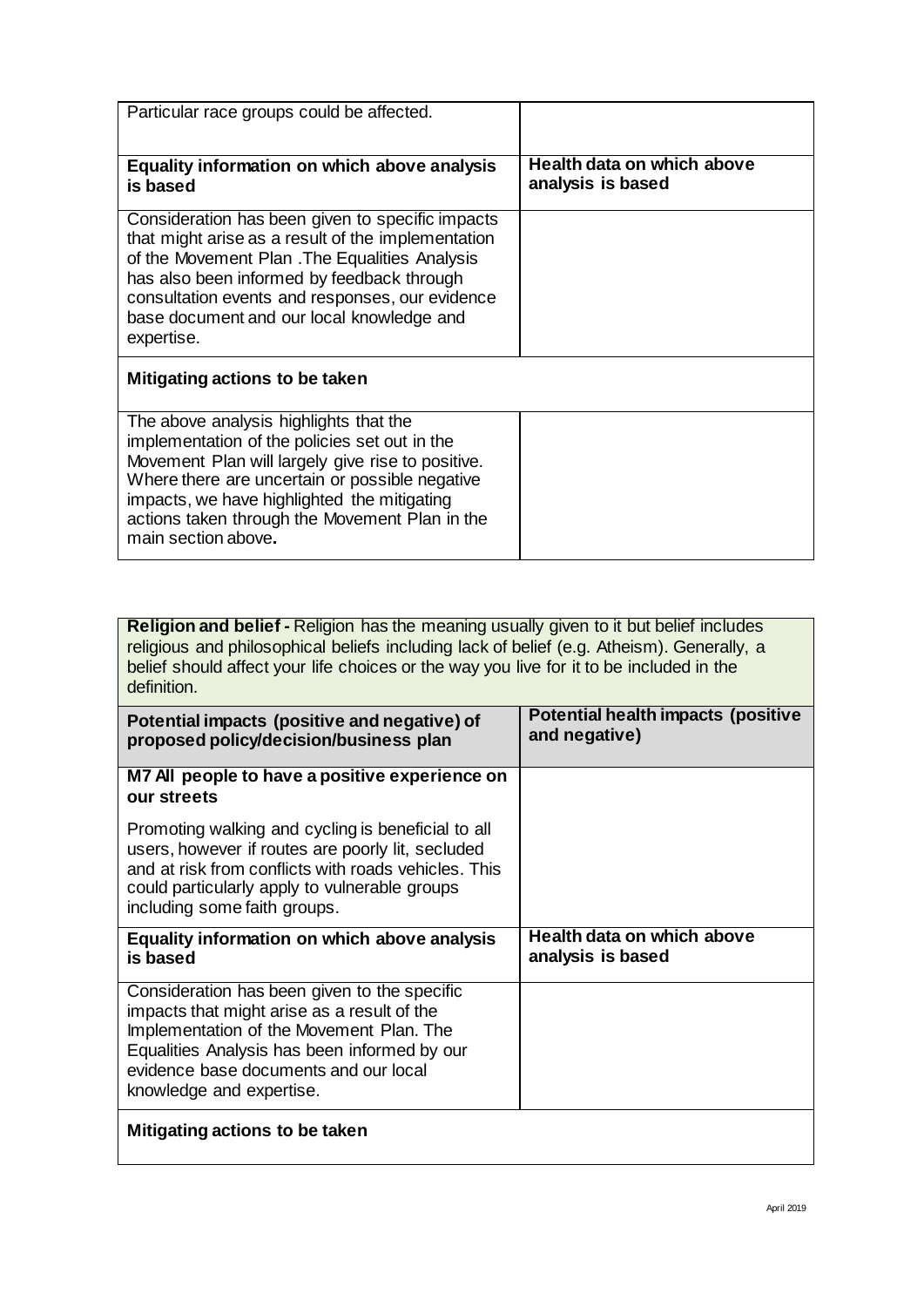Г

| Sex - A man or a woman.                                                                                                                                                                                                                                                                                                          |                                                            |
|----------------------------------------------------------------------------------------------------------------------------------------------------------------------------------------------------------------------------------------------------------------------------------------------------------------------------------|------------------------------------------------------------|
| Potential impacts (positive and negative) of<br>proposed policy/decision/business plan                                                                                                                                                                                                                                           | <b>Potential health impacts (positive</b><br>and negative) |
| M7 All people to have a positive experience on<br>our streets                                                                                                                                                                                                                                                                    |                                                            |
| Women and men tend to travel differently. 63% of<br>females are likely to have casualties on the bus,<br>compared to 37% of males.                                                                                                                                                                                               |                                                            |
| 91% of casualties for Powered Two Wheelers<br>were male compared to 9% male.                                                                                                                                                                                                                                                     |                                                            |
| 75% of cyclist casualties were male compared to<br>25% female.                                                                                                                                                                                                                                                                   |                                                            |
| Promoting walking and cycling is beneficial to all<br>users, however if the routes are poorly lit,<br>secluded and at risk from conflicts with road<br>vehicles, and make people feel more isolated. This<br>could particularly apply to vulnerable groups<br>including women.                                                   |                                                            |
| Equality information on which above analysis<br>is based                                                                                                                                                                                                                                                                         | Health data on which above<br>analysis is based            |
| Consideration has been given to specific impacts<br>that might arise as a result of the implementation<br>of the Movement Plan. The Equalities Analysis<br>has also been informed by feedback through<br>internal consultation events and responses, our<br>evidence base documents and our local<br>knowledge and expertise.    |                                                            |
| Mitigating actions to be taken                                                                                                                                                                                                                                                                                                   |                                                            |
| The above analysis highlights that the<br>implementation of the policies set out in the<br>Movement Plan will largely give rise to positive<br>impacts. Where there are uncertain or possible<br>negative impacts, with have highlighted the<br>mitigating actions taken through the Movement<br>Plan in the main section above. |                                                            |

 $\overline{\phantom{0}}$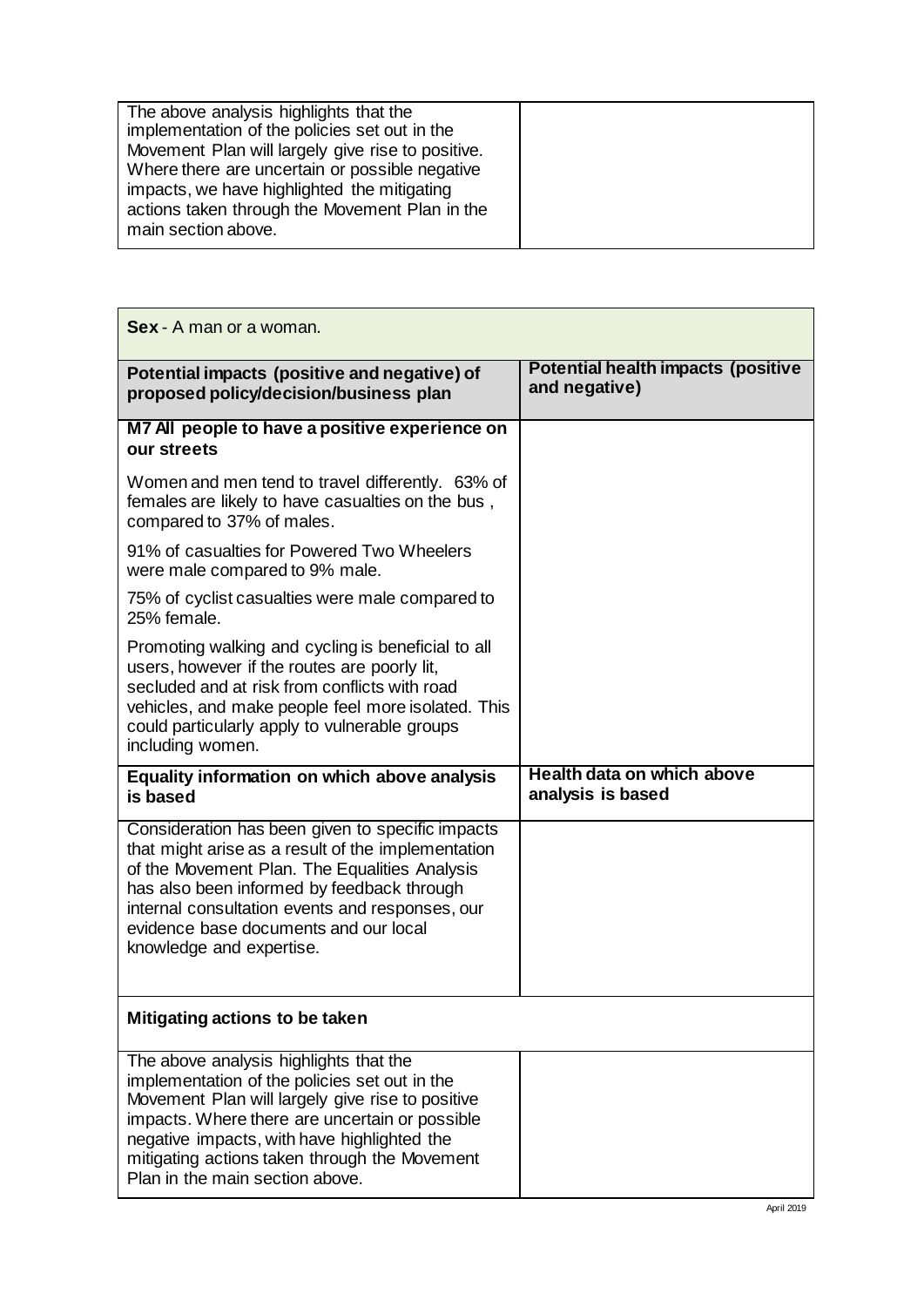| <b>Sexual orientation</b> - Whether a person's sexual attraction is towards their own sex, the<br>opposite sex or to both sexes                                                                                                                                                                                                                                                   |                                                     |  |  |
|-----------------------------------------------------------------------------------------------------------------------------------------------------------------------------------------------------------------------------------------------------------------------------------------------------------------------------------------------------------------------------------|-----------------------------------------------------|--|--|
| Potential impacts (positive and negative) of<br>proposed policy/decision/business plan                                                                                                                                                                                                                                                                                            | Potential health impacts (positive<br>and negative) |  |  |
| M7 All people to have a positive experience on<br>our streets - Perceptions and feelings of safety<br>guide our decision making around when and<br>where we choose to travel and how we experience<br>it. Higher incidence/fear of crime can lead to<br>different travel patterns (daytime/night-time).<br>Improving sense of safety can free people in their<br>travel choices.- |                                                     |  |  |
| Equality information on which above analysis                                                                                                                                                                                                                                                                                                                                      | Health data on which above                          |  |  |
| is based                                                                                                                                                                                                                                                                                                                                                                          | analysis is based                                   |  |  |
| Consideration has been given to specific impacts<br>that might arise as a result of the implementation<br>of the Movement Plan. The Equalities Analysis<br>has also been informed by feedback through<br>consultation events and responses, our evidence<br>base documents and our local knowledge and<br>expertise.                                                              |                                                     |  |  |
| Mitigating actions to be taken                                                                                                                                                                                                                                                                                                                                                    |                                                     |  |  |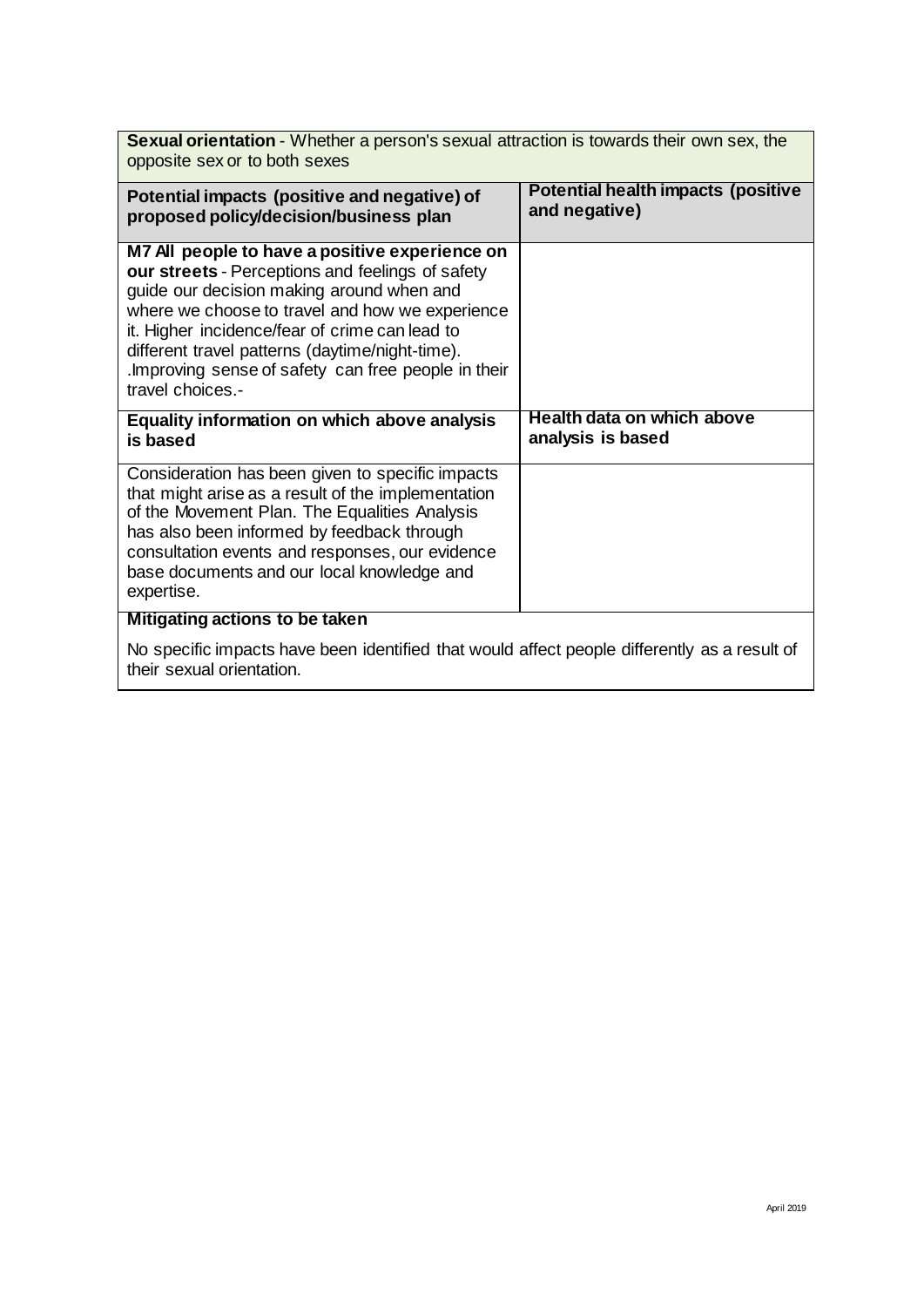**Socio-economic disadvantage –** although the Equality Act 2010 does not include socioeconomic status as one of the protected characteristics, Southwark Council recognises that this continues to be a major cause of inequality in the borough.

Socio economic status is the measure of an area's, an individual's or families economic and social position in relation to others, based on income, education, health, living conditions and occupation.

| Potential impacts (positive and negative) of<br>proposed policy/decision/business plan                                                                                                                                                                                                                                          | <b>Potential health impacts (positive</b><br>and negative)                                                                                                                         |
|---------------------------------------------------------------------------------------------------------------------------------------------------------------------------------------------------------------------------------------------------------------------------------------------------------------------------------|------------------------------------------------------------------------------------------------------------------------------------------------------------------------------------|
| The Movement Plan recognises that life factors<br>such as income and available time affect decisions<br>around movement.                                                                                                                                                                                                        |                                                                                                                                                                                    |
| The Indices of Deprivation (2015) is used to<br>measure levels of relative deprivation between<br>areas in England.                                                                                                                                                                                                             |                                                                                                                                                                                    |
| Southwark was the 40th most deprived LA in the<br>country (out of 326 local authorities)                                                                                                                                                                                                                                        |                                                                                                                                                                                    |
| 38% of our residents live in communities ranked in<br>the 20% most deprived areas. In contrast, only 2%<br>of residents live in communities considered the<br>most affluent nationally. Around 15,000 children<br>(28%) in Southwark aged under 16 lived in low<br>income families                                              |                                                                                                                                                                                    |
| A poor quality environment impacts most on<br>disadvantaged groups, as it discourages them<br>from walking and cycling, worsening health and<br>social isolation. Disadvantaged areas also tend to<br>have a higher density of main roads, leading to<br>poorer air quality, higher noise levels and higher<br>collision rates. |                                                                                                                                                                                    |
| Southwark residents identify walking as a cost<br>saving technique. The cost of bus passes is an<br>important factor for monthly expenses for low-<br>income families and as a result walking, especially<br>for trips under an hour, becomes an attractive<br>mode of transport.                                               |                                                                                                                                                                                    |
| Equality information on which above analysis<br>is based                                                                                                                                                                                                                                                                        | Health data on which above<br>analysis is based                                                                                                                                    |
| Consideration has been given to specific impacts<br>that might arise as a result of the implementation<br>of the Movement Plan. The Equalities Analysis<br>has also been informed by feedback through<br>internal consultation events and responses, our                                                                        | Map of Air Quality Management<br>Area & Focus Area in Southwark<br>and Map of Educational<br>Establishments and NO2 Annual<br>Concentration.<br>London Air Emission Inventory 2013 |
| evidence base documents and our local<br>knowledge and expertise.                                                                                                                                                                                                                                                               | -Greater London Authority<br>Graphs showing Casualties by IMD<br>Decile and Casualties by Mosaic                                                                                   |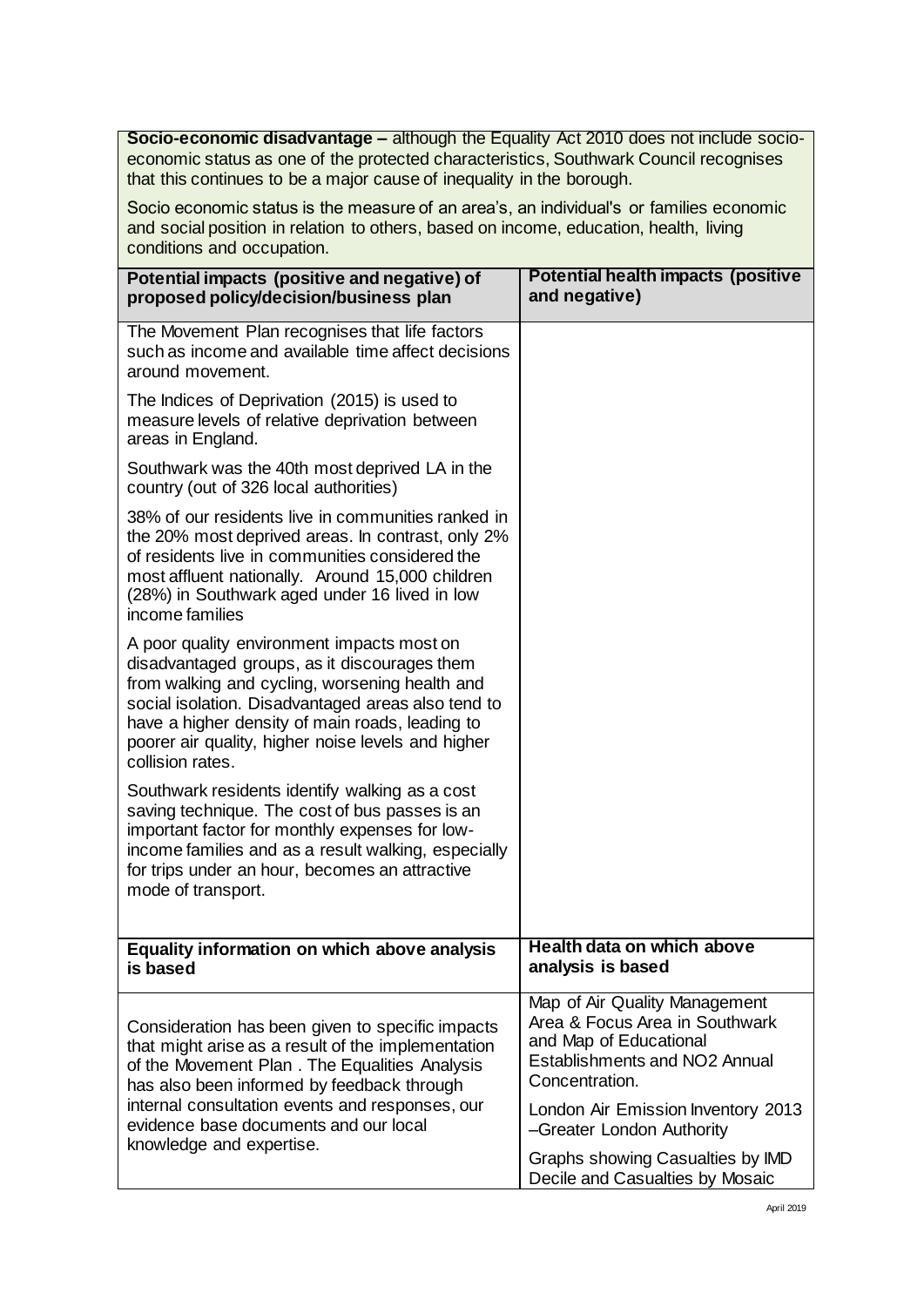|                                                                                                                                                                                                                                                                                            | Group. Transport for London.                                                                                                                           |
|--------------------------------------------------------------------------------------------------------------------------------------------------------------------------------------------------------------------------------------------------------------------------------------------|--------------------------------------------------------------------------------------------------------------------------------------------------------|
|                                                                                                                                                                                                                                                                                            | Indices of Deprivation                                                                                                                                 |
|                                                                                                                                                                                                                                                                                            | JSNA Factsheet 2018-19 -<br><b>Protected Characteristics from</b><br>Department for Communities &<br>Local Government. Indices of<br>Deprivation 2015. |
| Mitigating actions to be taken                                                                                                                                                                                                                                                             |                                                                                                                                                        |
| The above analysis highlights that the<br>implementation of the Missions and associated<br>actions set out in the Movement Plan will largely<br>give rise to positive impacts, we have highlighted<br>the mitigating actions taken through the Movement<br>Plan in the main section above. |                                                                                                                                                        |

#### **Human Rights**

There are 16 rights in the Human Rights Act. Each one is called an Article. They are all taken from the European Convention on Human Rights. The Articles are The right to life, Freedom from torture, inhuman and degrading treatment, Freedom from forced labour , Right to Liberty, Fair trial, Retrospective penalties, Privacy, Freedom of conscience, Freedom of expression, Freedom of assembly, Marriage and family, Freedom from discrimination and the First Protocol

**Potential impacts (positive and negative) of proposed policy/decision/business plan**

The implementation of the Movement Plan will have no impacts on the Articles that are set out in the Human Rights Act.

### **Information on which above analysis is based**

**Mitigating actions to be taken**

N/A

**Section 5: Further actions and objectives** 

**5. Further actions**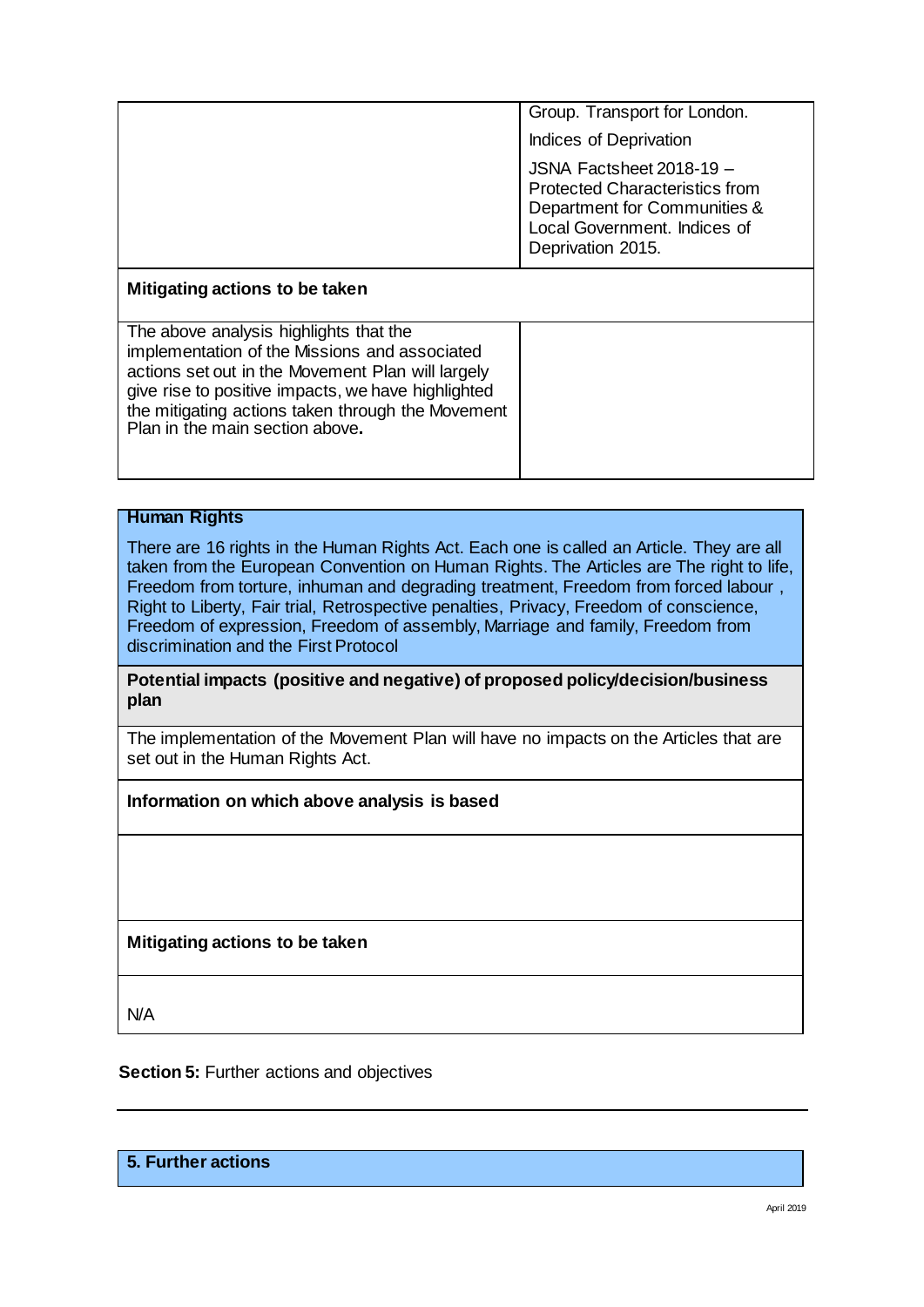Based on the initial analysis above, please detail the key mitigating actions or the areas identified as requiring more detailed analysis.

| <b>Number</b> | <b>Description of issue</b>                                                                                    | <b>Action</b>                                                          | <b>Timeframe</b>      |
|---------------|----------------------------------------------------------------------------------------------------------------|------------------------------------------------------------------------|-----------------------|
| 1             | Monitoring of the impact<br>of policies in the<br>Movement Plan on<br>groups with protected<br>characteristics | <b>Update Equality</b><br>Assessment following<br>public consultation. | February / March 2019 |
| 2             |                                                                                                                |                                                                        |                       |
| 3             |                                                                                                                |                                                                        |                       |
| 4             |                                                                                                                |                                                                        |                       |
| 5             |                                                                                                                |                                                                        |                       |
| 6             |                                                                                                                |                                                                        |                       |
| 7             |                                                                                                                |                                                                        |                       |

## **5. Equality objectives (for business plans)**

Based on the initial analysis above, please detail any equality objectives that you will set for your division/department/service. Under the objective and measure column please state whether this objective is an existing objective or a suggested addition to the Council Plan.

|                                                                                                                                                   | Lead       | <b>Current</b>            | <b>Targets</b> |           |
|---------------------------------------------------------------------------------------------------------------------------------------------------|------------|---------------------------|----------------|-----------|
| <b>Objective and measure</b><br>officer                                                                                                           |            | performance<br>(baseline) | Year           | Year<br>2 |
| Reduce the difference between total<br>public transport network journey time and<br>total step-free public transport network<br>(MTS Outcome 6)   | <b>TBC</b> |                           |                |           |
| Casualties by mode of travel and age.<br>Base year 2005/09 for 2022 target and<br>base year 2010/14 for 2030 target                               | <b>TBC</b> |                           |                |           |
| Proportion of people who feel safe when<br>out and about in their local area                                                                      | <b>TBC</b> |                           |                |           |
| Healthy neighbourhoods index -<br>proportion of people who live in LSOAs<br>which score in the poorest performing<br>20per cent on the AHAH index | TBC        |                           |                |           |
| Proportion of adults who feel satisfied with<br>their local area as a place to live                                                               | <b>TBC</b> |                           |                |           |
|                                                                                                                                                   |            |                           |                |           |